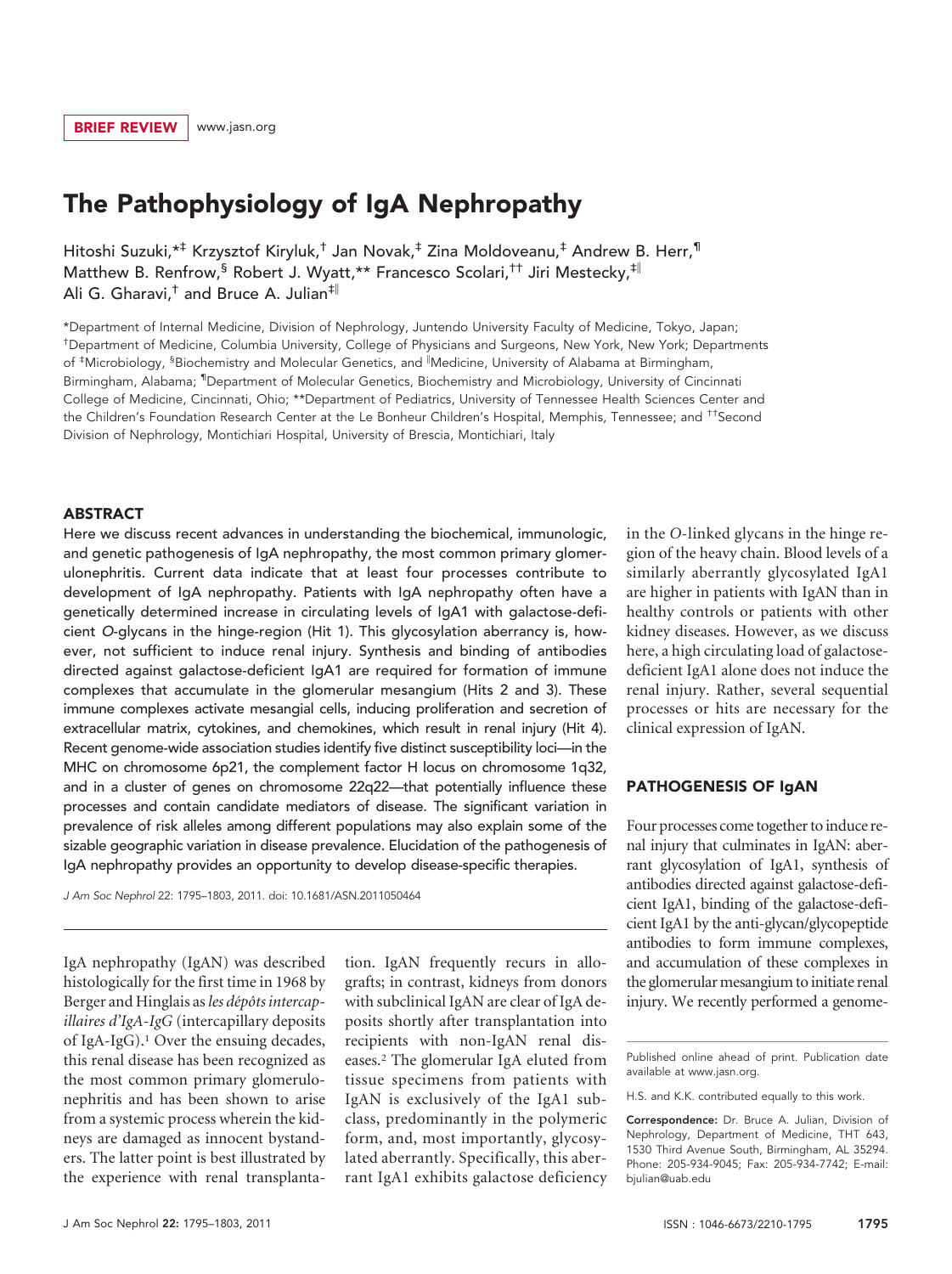wide association study (GWAS) that identified five susceptibility loci for IgAN and provided molecular candidates for these processes.3

# Hit 1: Hereditary Increase in Galactose-Deficient Circulating IgA1

As is the case for other immunoglobulins, IgA1 is glycosylated. An altered pattern of its glycosylation has been recognized as a potentially pathogenic abnormality in IgAN for nearly 20 years.4 The key feature is the deficiency of galactose in the hinge region of the IgA1 heavy chains. The hinge region of IgA1 extends by 13 amino acids longer than the hinge region of IgA2 and is found only in humans and higher primates (Figure 1A).<sup>5</sup> It can carry up to six relatively short and simple sugar chains, called *O*-linked glycans, each attached by glycosidic linkage to an oxygen atom of a serine or threonine. These glycans are synthesized in stepwise fashion and include up to six different forms (Figure 1B). Patients with IgAN have increased circulating levels of IgA1 with abbreviated glycans composed of *N*acetylgalactosamine (GalNAc), with or without sialic acid, that are devoid of a galactose moiety, as in Figure 1B structures I and II. A GalNAc-specific lectin, *Helix aspersa* agglutinin, is frequently used in an ELISA to measure the amount of galactose-deficient IgA1 (IgA1 with hinge-region *O*-glycan structures I and II in Figure 1B) after treatment of the IgA1 with neuraminidase to remove terminal sialic acid.6 Recent highresolution mass spectrometry studies demonstrate significant heterogeneity in the composition and attachment sites of these glycans.<sup>7-12</sup> Determination of the precise structural abnormality in IgAN is complicated by the multiplicity of *O*-glycosylation sites and combinatorial possibilities of glycan variants. However, examination of IgA1-producing cells shows that aberrant *O*-glycosylation in IgAN is driven by combined abnormalities in expression or activity of the glycosyltransferases involved in the sequential posttranslational modification of IgA1

**A** -Pro-Val-Pro-Ser-Thr-Pro-Pro-Thr-Pro-Ser-Pro-Ser-Thr-Pro-Pro-Thr-Pro-Ser-Pro-Ser-Cys-255 228 230 232 236



Figure 1. Human IgA1: hinge-region amino acid sequence (A) and possible glycan variants (B). (A) IgA1 contains up to six *O*-glycans per hinge region: five major sites are shown (in orange or magenta) and the sixth site is Thr233.9 Novel approaches using IgA-specific bacterial proteases and lectin binding, and, more recently, high-resolution mass spectrometry with electron capture and electron transfer dissociation, have been used to determine *O*-glycan heterogeneity, the sites of glycosylation, and the microheterogeneity at the individual sites.6,7,9,45,46 The model of intact IgA1 was generated from published crystal and solution structures of IgA1.47,48 *N*- and *O*glycans were modeled using the GlyProt server and related databases (http://www. glycosciences.de), based on observed IgA1 glycoforms.9,49 For clarity, the *O*-glycans are shown with transparent spheres for each atom, and are colored orange for GalNAc-galactose residues and magenta for GalNAc; the illustrated *O*-glycan distribution was taken from a study by Takahashi *et al.*<sup>9</sup> (B) The variants of *O*-glycans on circulatory IgA1. Galactose-deficient glycans present in elevated amounts in patients with IgAN are represented by structures I and II in magenta.<sup>6,19</sup> Galactosylated variants are in orange as structures III to VI. The largest *O*-glycan on circulatory IgA1 is a GalNAc-galactose with two sialic acids, *i.e.*, tetrasaccharide, structure VI. IgA1 with GalNAc and sialylated GalNAc (structures I and II in magenta) is present at elevated serum levels in patients with IgAN due to the changes in expression and activity of specific glycosyltransferases, ST6GalNAcII, and C1GalT1.50 The stability of C1GalT1 during translation is controlled by Cosmc, a foldase.51 Structure I is generated by a GalNAc-transferase<sup>52</sup>; structure II, by ST6GalNAcII<sup>53</sup>; structure III, from structure I by C1GaIT1<sup>54</sup>; and structures IV to VI, by sialyltransferases. Symbols: rectangle, GalNAc; circle, galactose; diamond, sialic acid.

(Figure 1), implicating complex regulatory defects.<sup>13</sup>

In patientswith IgAN, the predominant sites where the cells secreting galactose-deficient IgA1 originate from and reside remain uncertain. Circulatory IgA1 is produced mainly in the bone marrow, whereas aberrantly glycosylated IgA1 may be syn-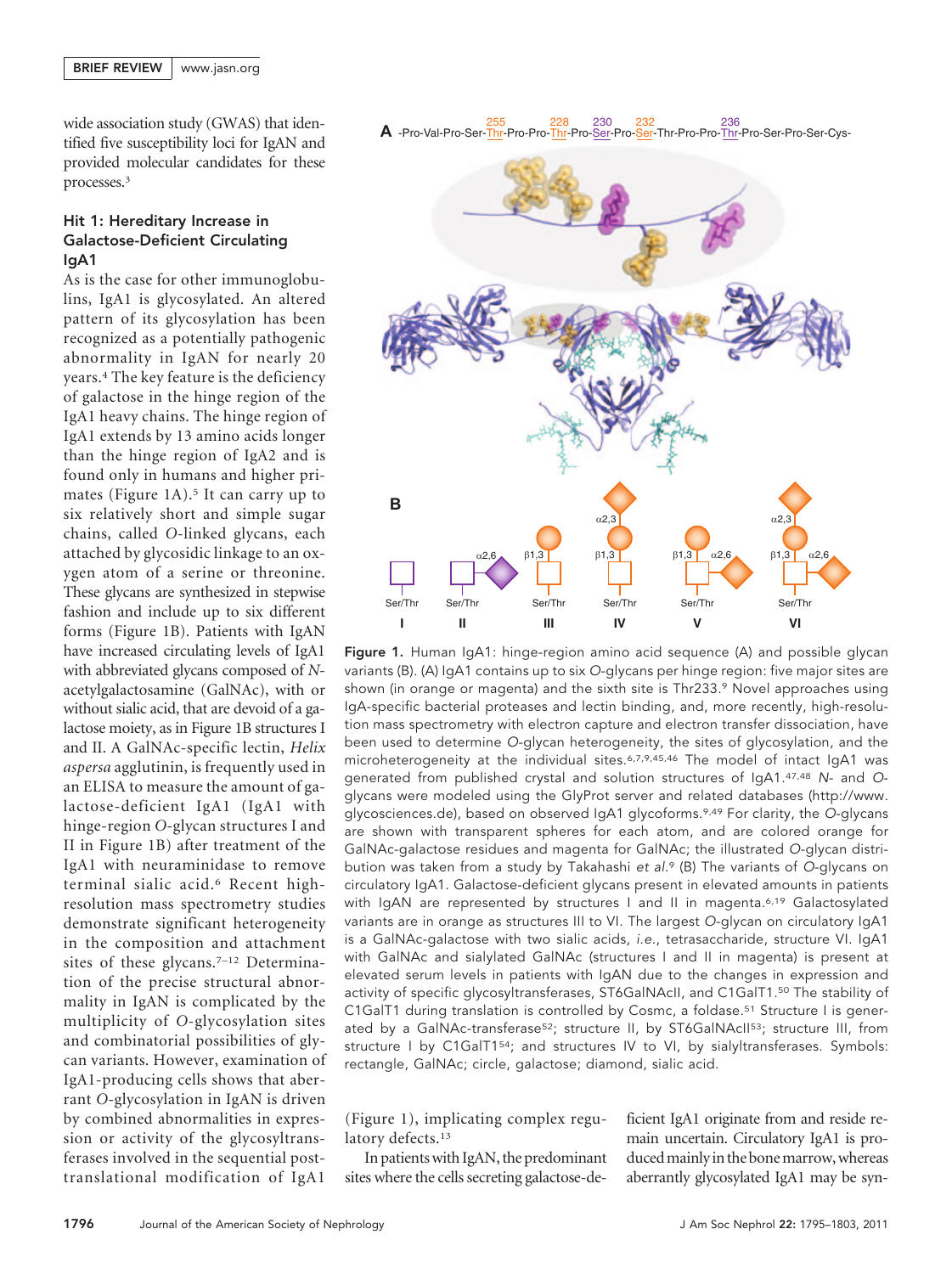thesized in response to a mucosal infection, and thus abnormalities in the mucosal response to common microbial or food antigens may be involved in production of galactose-deficient IgA1.14 For example, blood levels of galactose-deficient IgA1 directed against mucosal pathogens are increased in patients with IgAN compared with those of healthy controls.<sup>14</sup> This process may include dysregulated innate immune responses through Toll-like receptors.15

Serum levels of galactose-deficient IgA1 are above the 90th percentile for healthy controls in as many as 70 to 80% of IgAN patients.<sup>6</sup> Furthermore, 40 to 50% of firstdegree relatives of IgAN patients have elevated levels comparable to that of patients, demonstrating significant heritability of this trait.16,17 The heritability of galactosedeficient IgA1 is observed in diverse racial groups and is not explained by variation in serum IgA levels, suggesting that distinct genetic mechanisms influence IgA1 glycosylation and production. These data also indicate that aberrant IgA1 glycosylation precedes clinically overt disease and constitutes an inherited risk factor for the development of IgAN. Moreover, because most persons with elevated levels of galactosedeficient IgA1 do not exhibit clinical signs of renal injury, this hereditary defect is insufficient to cause IgAN, implicating additional pathogenic hits as described in this article.16

GWAS data have identified a major locus on chromosome 22q12.2 influencing susceptibility to IgAN.3 This locus is also associated with variation in serum IgA levels and has been previously associated with risk of inflammatory bowel disease,18 further implicating this interval in the regulation of mucosal inflammation. Two cytokine genes within the associated region, *LIF* and *OSM*, are excellent positional candidates, as both are expressed in B cells and may participate in the regulation of mucosal immunity. It is not yet known if this locus also influences aberrant IgA glycosylation. Further studies, including resequencing of this locus and evaluation of its effect on serum levels of galactose-deficient IgA1, will clarify causal variants and their role in the synthesis of IgA1.

# Hit 2: Circulating Antibodies Directed against Galactose-Deficient IgA1

Aberrantly glycosylated IgA1 in the blood of patients with IgAN is found nearly exclusively within immune complexes bound to IgG or IgA1 antibodies. We have recently shown that these IgG antibodies recognize GalNAc-containing epitopes on the galactose-deficient hinge region *O*-glycans of IgA1, defining an autoimmune component to IgAN.19 Furthermore, these IgG autoantibodies exhibit unique features in the complementarity-determining region 3 (CDR3) of the variable region of their heavy chains.13 Specifically, the third position in CDR3 is typically serine in patients with IgAN, a feature necessary for efficient binding of the IgG to galactose-deficient IgA1. Importantly, serum levels of IgG antibodies specific for galactosedeficient IgA1 correlated with disease severity, as assessed by the magnitude of proteinuria. It is not known whether the CDR3 serine substitution originates from somatic mutations that arise during maturation of the antibody-producing cells or from inherited germline mutations. These antibodies are also present in sera of healthy individuals, albeit at lower levels. One can postulate that these antibodies are produced in response to bacterial or viral cell-surface GalNAc-containing glycoconjugates on commensal or infectious microorganisms and then cross-react with galactose-deficient *O*-linked glycans on IgA1. A predominant IgA1 autoantibody response<sup>19</sup> directed against galactose-deficient IgA1 may explain why some patients have IgA1 as the sole Ig isotype in the glomeruli. It is to be noted, however, that the presence of IgG in the renal biopsy specimens also correlates with mesangial and endocapillary cellularity.20

The strongest signals in the recent GWAS for IgAN were localized within the MHC complex (encoding polypeptides that present antigens to T cells),3,21 a region highly associated with risk for many autoimmune disorders. Based on careful conditional analyses, we identified three independent susceptibility loci within the MHC complex.3 The strongest genetic effect was observed for the MHC-II locus containing the *HLA-DQB1*, *DQA1*, and *DRB1* genes. This effect appeared to be conveyed by a highly protective haplotype *DRB1\*1501-DQA1\*0102-DQB1\*0602.* Specifically, the *DQB1\*0602* allele reduced the odds of disease by over 50% per copy. This is a relatively common classical HLA allele, present in 10 to 20% of Europeans and 2 to 10% of Asians.22 The second independent genetic effect is from a region encompassing two genes encoding transporters associated with antigen processing (*TAP1* and *TAP2*) and two genes encoding components of the immunoproteasome (*PSMB8* and *PSMB9*). These molecules process antigens in the cytosol and transport them into the endoplasmic reticulum for delivery to the cell surface in association with MHC-I molecules. It is not yet clear which of these four genes is involved in the susceptibility to IgAN. Finally, the third locus of association is on chromosome 6p21 and encodes MHC-II molecules DPA1, DPB1, and DPB2, and thus also relates to the process of antigen presentation. Taken together, these new genetic findings strongly implicate adaptive immunity in the pathogenesis of IgAN, and define the genetic context required for the recognition of galactose-deficient IgA1 as an antigen and for generation of pathogenic antiglycan antibodies.

# Hit 3: Formation of Pathogenic IgA1-Containing Immune Complexes

It is generally agreed that, in IgAN, the mesangial cells represent the primary target of pathogenic deposits formed by circulating immune complexes (Figure 2, solid lines) or by lanthanic deposits of aberrantly glycosylated IgA1, followed by binding of newly generated antiglycan antibodies to form immune complexes *in situ* (Figure 2, broken lines).23 The presence of circulating IgA1-containing immune complexes is not unique to patients with IgAN. Such complexes can be detected in persons without apparent renal disease, includ-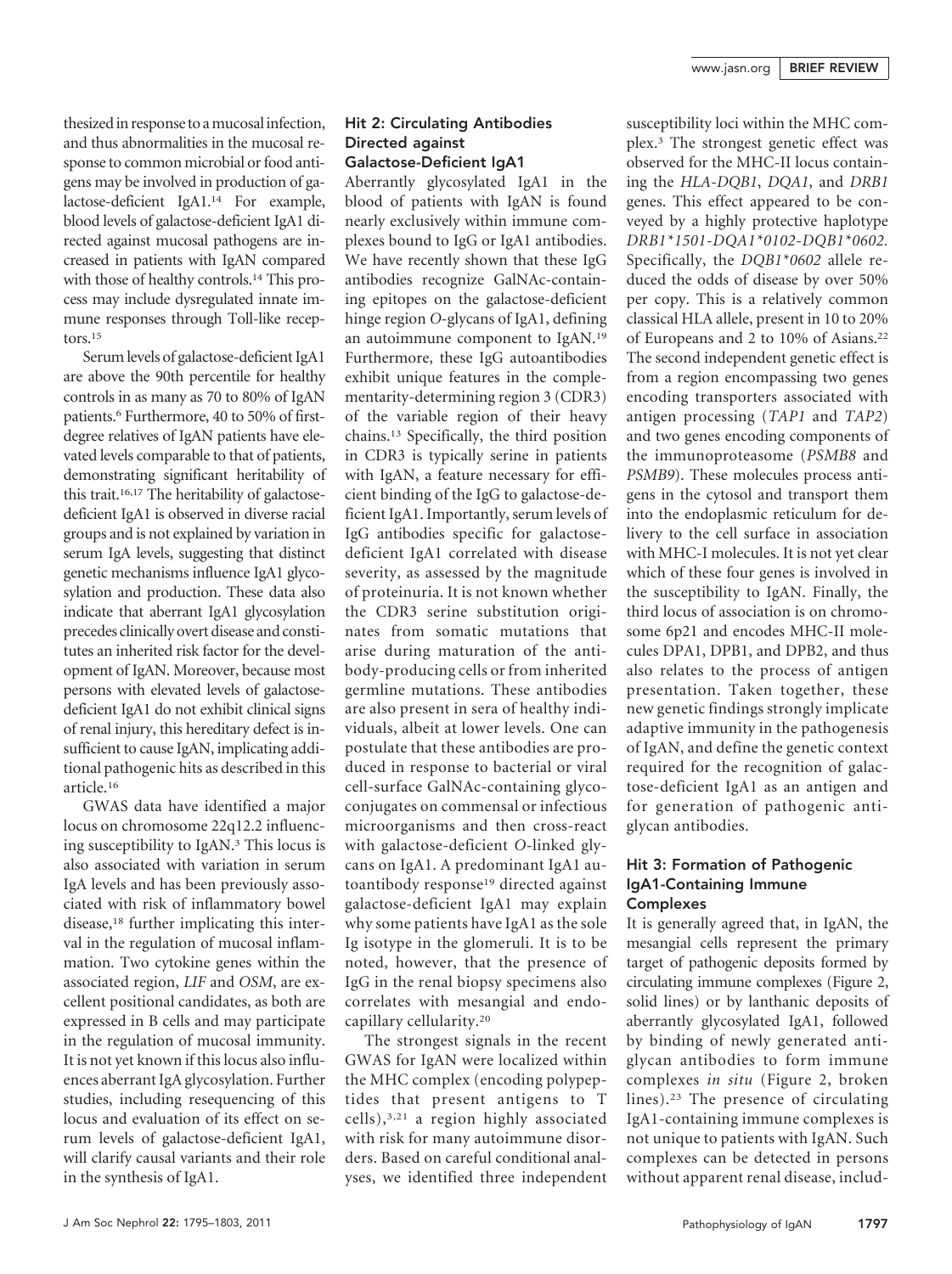

Figure 2. Proposed pathways involved in the pathogenesis of IgAN: multi-hit mechanism. Hit 1: Production of galactose-deficient IgA1 by a subpopulation of IgA1-secreting cells. IgA1 production may be affected by the IgAN-associated locus on chromosome 22q12.2.3 Hit 2: Formation of anti-glycan antibodies with specific characteristics of the variable region of the heavy chain that recognize galactose-deficient IgA1. Hit 3: Formation of immune complexes from autoantigen (galactose-deficient IgA1) and *O*-glycan-specific antibodies. Hits 2 and 3 may be regulated by the three MHC loci on chromosome 6p21 associated with risk of IgAN.<sup>3</sup> Hit 4: Deposition of pathogenic immune complexes in the mesangium, activation of mesangial cells, and induction of glomerular injury. Hits 3 and 4 may be affected by genotype at the complement factor H locus on chromosome 1q32 that regulates the alternative complement cascade.3 The first pathway assumes formation of immune complexes in the circulation and their subsequent mesangial deposition (solid lines).<sup>13,19,55,56</sup> An alternative theory proposes that some of the aberrantly glycosylated IgA1 molecules are in the mesangium as lanthanic deposits (left broken line) and are later bound by newly generated anti-glycan antibodies to form immune complexes in situ (right broken line) that activate mesangial cells.<sup>23</sup> ECM, extracellular matrix.

ing healthy individuals and patients with Henoch-Schoenlein purpura without nephritis.19,24,25 The complexes in patients with Henoch-Schoenlein purpura without nephritis consist of IgA, but not IgG, and are of smaller mass than the complexes found in patients with IgAN. As these persons do not develop overt renal disease, it can be assumed that these IgA complexes are not nephritogenic. In contrast, patients with Henoch-Schoenlein purpura with nephritis have larger circulating immune complexes containing IgA and IgG.24 By analogy with other human diseases caused by immune complexes, it is likely that, in IgAN, the molecular proportion of antigens (galactose-deficient IgA1) and antibodies (IgG or IgA1) determines the size of the formed immune complexes and, consequently, their rate of removal from the circulation, as well as biologic activity. The pathogenic circulating IgA1-IgG immune complexes in patients with IgAN are relatively large  $(>800$  kD) and thus may be excluded from entry into the hepatic space of Disse to reach the asialoglycoprotein receptor (ASGP-R) on hepatocytes, the normal catabolic pathway for circulatory IgA1. As a result, these immune complexes enter the renal circulation. Due to the unique location of the mesangium between the fenestrated endothelial lining of the capillaries and the glomerular basement membrane, the mesangium is prone to deposition of immune complexes. While it is not completely understood what determines the entry of circulating immune complexes into the mesangium, the factors involved likely include the size of immune complexes, their amount, and local hemodynamic factors.26 The biologic activity of large circulating immune complexes with galactosedeficient IgA1 increases in IgAN patients during episodes of macroscopic hematuria.27 However, it is not known whether this increase in activity is due to greater production of galactose-deficient IgA1, anti-glycan antibodies, or other undefined factors influencing the formation of these complexes and/or their composi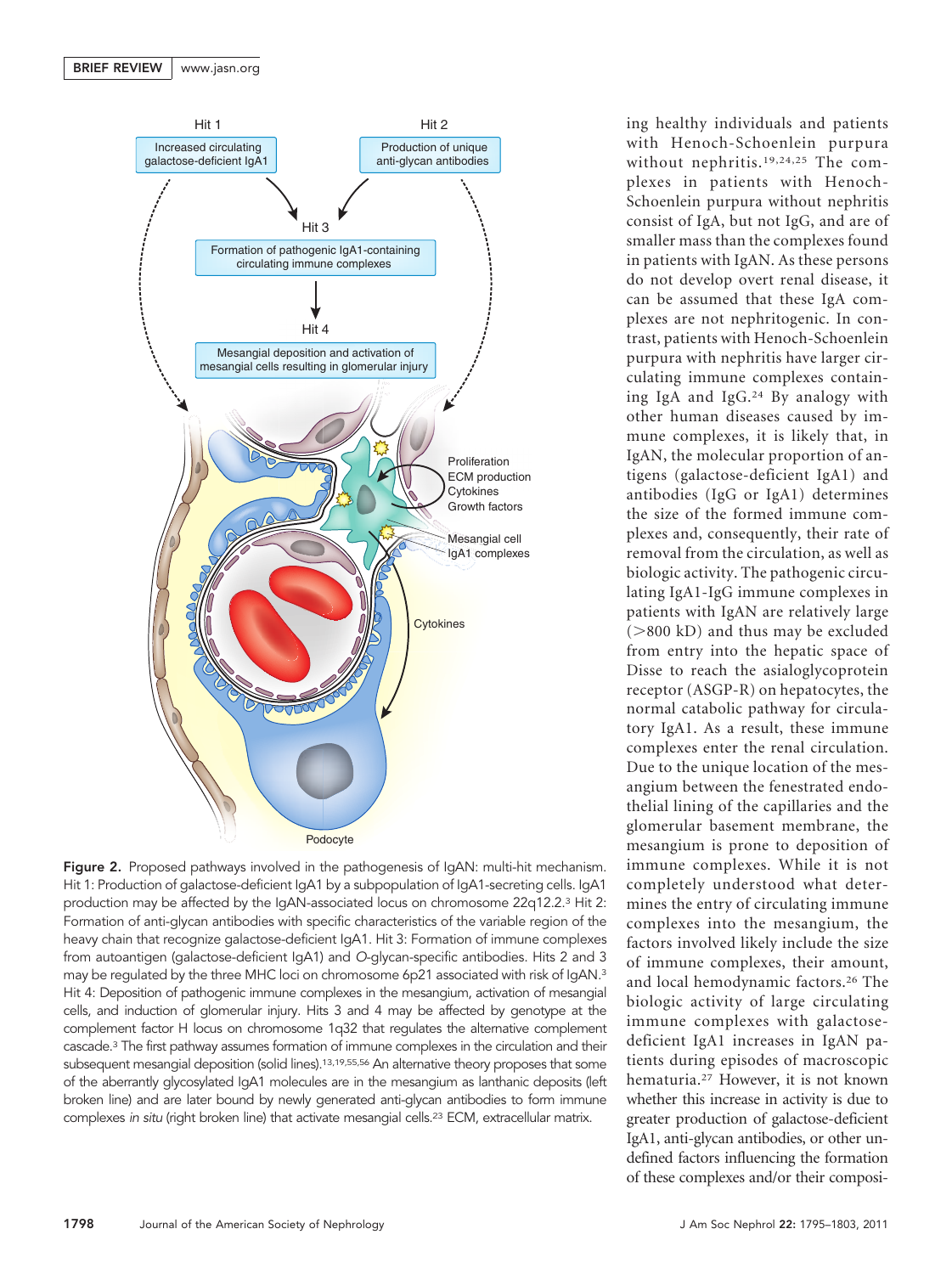tion.28,29 MHC risk alleles may participate in this step by influencing the efficiency of antigen presentation, recognition, and processing, and subsequent activation of autoreactive B cells.

# Hit 4: Mesangial Deposition of IgA1-Containing Immune Complexes, Cell Activation, and Initiation of Glomerular Injury

The pathogenetic importance of immune complexes has been shown by *in vitro* studies. The glomerular injury of IgAN histologically manifests as proliferation of mesangial cells and expansion of extracellular-matrix components. The detailed mechanisms of activation of mesangial cells remain to be elucidated. Nonetheless, cultured human mesangial cells provide a convenient model for evaluating the biologic activities of IgA1 containing complexes. Immune complexes from patients with IgAN containing galactose-deficient IgA1 bind to the cells more efficiently than do uncomplexed IgA1 or immune complexes from healthy controls. Complexes with galactose-deficient IgA1 induce cultured human mesangial cells to proliferate, secrete extracellular matrix components, and release humoral factors such as TNF $\alpha$ , IL-6, and TGF $\beta$ . These factors can, in turn, alter podocyte gene expression and glomerular permeability.<sup>30,31</sup> In contrast, uncomplexed galactose-deficient IgA1 or relatively small immune complexes (<800 kD) have no stimulatory effect on cellular proliferation.

The cellular receptors on mesangial cells involved in the binding of IgA1 are not well characterized. IgA1-containing immune complexes display a high affinity for the extracellular-matrix components fibronectin and type IV collagen in the mesangium, and preferentially bind and activate mesangial cells. None of the well-known IgA receptors (CD89, polymeric Ig receptor, ASGP-R) and complement receptors (CR 1–3) have been confirmed on human mesangial cells.<sup>32,33</sup> However, transferrin receptor (CD71), which is expressed on the surface of proliferating human mesangial cells, can bind polymeric IgA1.34 Moreover, CD71 on human mesangial cells effectively

binds immune complexes containing galactose-deficient IgA1, leading to enhanced expression of CD71.35,36 This binding creates a positive feedback loop, causing overexpression of CD71 on proliferating mesangial cells. However, it is not known whether CD71 is the only receptor that binds IgA1-containing immune complexes or whether it has a direct pathogenic role in IgAN.

Activation of the complement system in glomeruli augments the inflammatory cascade and potentiates tissue injury in IgAN. The immune complexes with IgA1 can activate complement *via* the alternative or lectin pathway. The pattern of glycosylation of IgA1 and the molecular mass of IgA1-containing immune complexes are also important factors in the ability of IgA1 to activate the alternative complement pathway.<sup>37</sup> Accordingly, renal biopsy specimens have usually detectable C3, while the components of the classical pathway, such as C1q, are typically absent. Our recent GWAS identified a major IgAN susceptibility locus within the complement factor H gene (CFH) cluster on chromosome 1q32. Products of *CFH* and its neighboring *CFHR* (*CFH-related*) genes participate in the modulation of the alternative pathway by binding C3a and C5a convertases. Mutations in *CFH* lead to uncontrolled activation of the alternative pathway and cause inherited forms of membranoproliferative glomerulonephritis type II, a disease pathologically distinct from IgAN. However, carriers of a common deletion encompassing the neighboring *CFHR1* and *CFHR3* genes had an approximately 30% decreased risk of developing IgAN. The risk was almost 60% lower in the rare individuals who carry two copies of this deletion.3 The role of CFHR1 and CFHR3 proteins in the regulation of complement cascade is currently under active investigation. Based on early experimental data, however, CFHR1 and CFHR3 compete with CFH for binding to C3b, the key activator of the terminal portion of the complement pathway.38 Therefore, a relative loss of CFHR1 and CFHR3 may enhance the inhibitory action of CFH and thus convey protection against local inflammation.

These mechanistic issues have important clinical and therapeutic implications because subclinical findings consistent with IgAN are common in the general population. Necropsy series found glomerular IgA deposits in 2% and 4% of individuals in Singapore and Germany, respectively.39,40 Even more striking, a study in Japan showed that 16% of 510 renal allografts at engraftment were affected, of which 19 (3.7%) had a mesangioproliferative nephritis.41 To date, the glycosylation pattern of this lanthanic glomerular IgA has not been examined to determine if it differs from that found in IgAN patients. Such an analysis would clarify whether the IgA deposits are clinically silent because they have a different composition that renders them relatively inert or because there is an intrinsic hyporesponsiveness of the kidney in which they are deposited.

# POTENTIAL NEW DIAGNOSTIC AND PROGNOSTIC MARKERS

## In Blood

Based on the central role of galactosedeficient IgA1 in the pathogenesis, Moldoveanu *et al.*<sup>6</sup> investigated the value of serum levels of this protein as a diagnostic test. By receiver operating characteristic (ROC) curve analysis, the serum level of galactose-deficient IgA1 that provided a 0.77 sensitivity had a specificity of 0.90 to distinguish IgAN patients from healthy controls, while a level with a specificity of 1.00 had a sensitivity of 0.44.<sup>6</sup> Other groups have replicated these findings.4,42 Importantly, the serum level of galactose-deficient IgA1 may be significantly elevated long before the diagnosis of IgAN (Olson S.*et al.*, unpublished observation).

IgG specific for galactose-deficient IgA1 represents another potential biomarker, as serum levels of this antibody are significantly elevated in IgAN patients, and the levels correlate with proteinuria. ROC curve analysis indicates that when the specificity of the level of serum IgG antibody directed against galactose-deficient IgA1 reached 0.95, the corresponding sensitivity was 0.88.13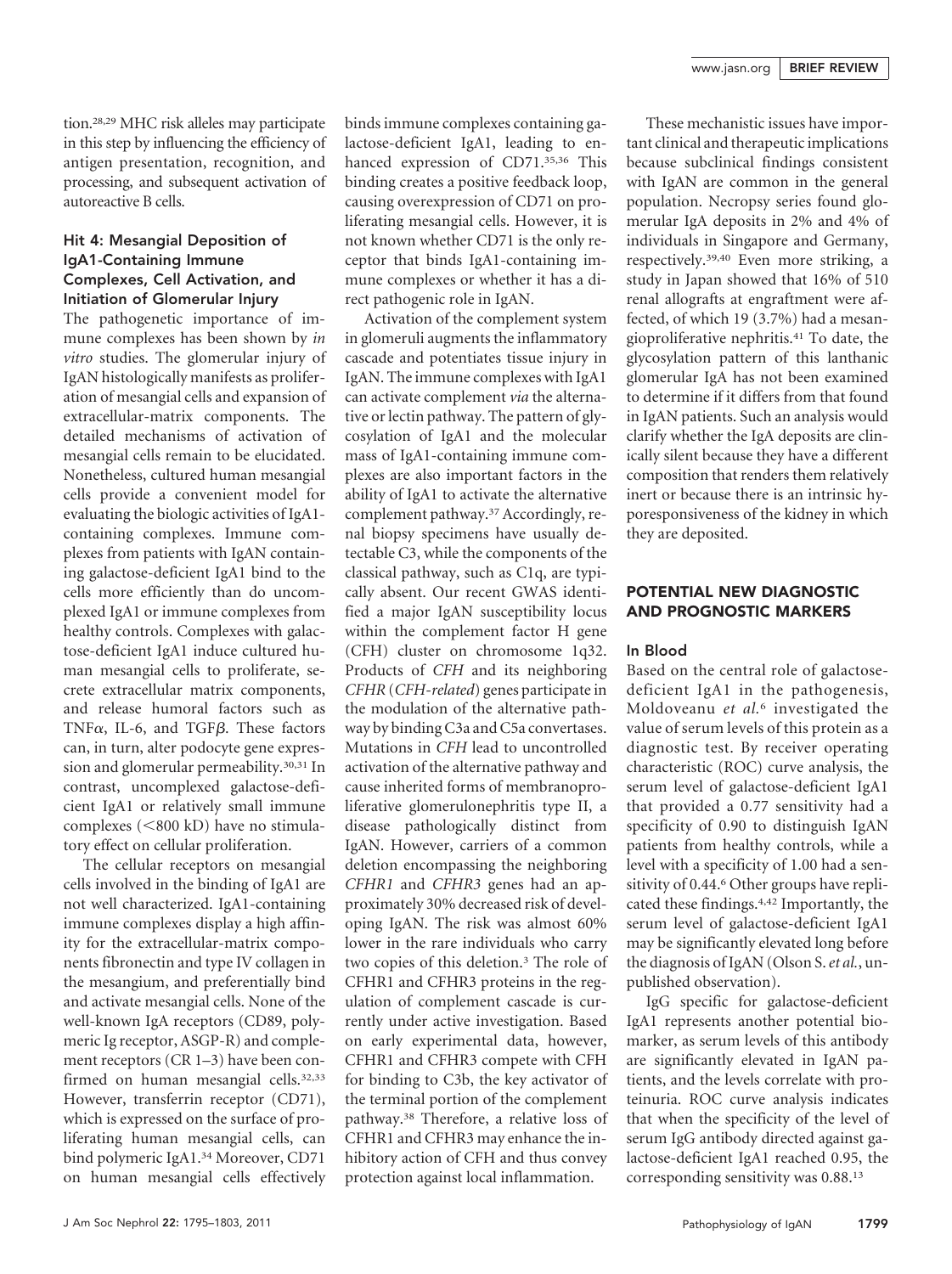| Table 1. | Summary of the four hits involved in the                                                                               | pathogenesis of IgAN                                                       |                                                                                                                                       |                                                                                                            |                                                                                                                                                                                                         |
|----------|------------------------------------------------------------------------------------------------------------------------|----------------------------------------------------------------------------|---------------------------------------------------------------------------------------------------------------------------------------|------------------------------------------------------------------------------------------------------------|---------------------------------------------------------------------------------------------------------------------------------------------------------------------------------------------------------|
| Ë        | Pathogenic Process                                                                                                     | Putative Environmental<br>Factors Involved                                 | Putative Genetic Factors<br>Involved                                                                                                  | Potential Clinical Biomarkers                                                                              | Potential Novel Therapeutic<br>Approaches                                                                                                                                                               |
|          | Hereditary increase in circulating<br>galactose-deficient IgA1                                                         | Potential role of mucosal<br>exposure to infectious<br>or dietary antigens | Strong evidence for high<br>chromosome 22q12.2<br>heritability of serum<br>galactose-deficient<br>Potential role of<br>IgA1 level     | Serum galactose-deficient IgA1<br>level (HAA-based ELISA)                                                  | galactose-deficient O-glycans<br>transfer to IgA1 hinge-region<br>Enzymatic boost of galactose<br>Suppression of sialylation of<br>Suppression of synthesis of<br>galactose-deficient IgA1<br>O-glycans |
| $\sim$   | Circulating antibody directed<br>against galactose-deficient<br>lgA1                                                   | Potential role of mucosal<br>exposure to infectious<br>or dietary antigens | MHC-II loci in antigen<br>humoral response to<br>Potential role of three<br>galactose-deficient<br>presentation and<br>lgA1 O-glycans | Serum anti-glycan antibodies<br>(dot-blot assay)                                                           | deficient IgA1 O-glycopeptides<br>Specific B-cell depletion therapy<br>Alteration of processing and<br>presentation of galactose-                                                                       |
| S        | IgA1-containing immune<br>Formation of pathogenic<br>complexes                                                         | Unknown                                                                    | Unknown                                                                                                                               | Circulating and/or urinary<br>immune complexes                                                             | Competitive blockade of immune<br>non-cross-linking anti-glycan<br>complex formation by<br>antibodies or specific<br>glycopeptides                                                                      |
| 4        | complexes, cell activation and<br>initiation of glomerular injury<br>lgA1-containing immune<br>Mesangial deposition of | Unknown                                                                    | common deletion in<br>CFHR1 and CFHR3<br>Protective effect of                                                                         | products, or novel markers<br>complement degradation<br>Circulating and/or urinary<br>of glomerular injury | Blocking mesangial cell signaling<br>Suppression of the alternative<br>Targeted CHFR1/3 depletion<br>induced by nephritogenic<br>lgA1-containing immune<br>complement pathway<br>complexes              |
|          | HAA; Helix aspersa agglutinin, a lectin specific for terminal GaINAc                                                   |                                                                            |                                                                                                                                       |                                                                                                            |                                                                                                                                                                                                         |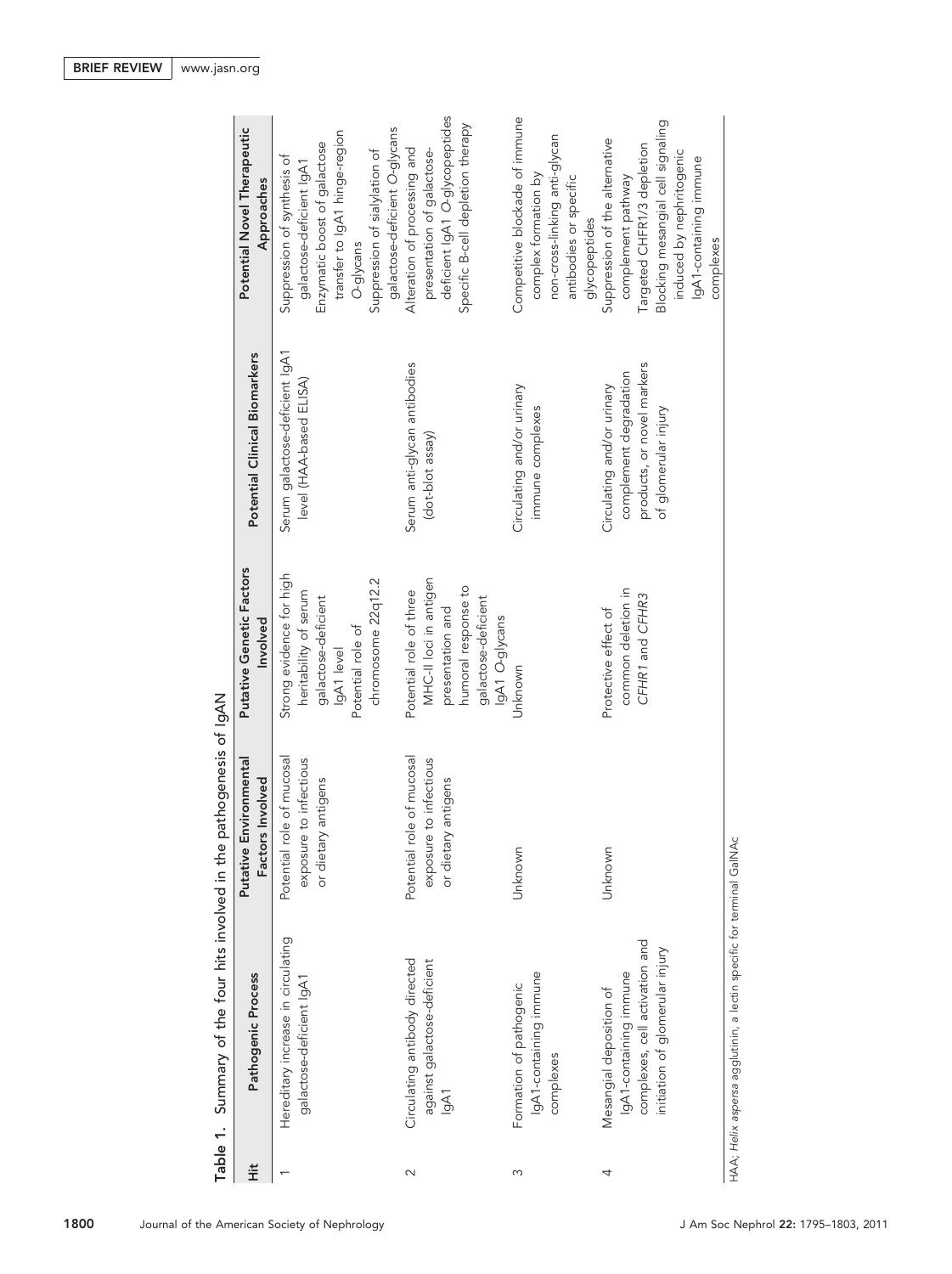## In Urine

Urinary proteomics holds promise for development of noninvasive tests for IgAN. A subset of mesangial immune complexes apparently enters the urinary space. Aberrantly galactosylated IgA1 within immune complexes has been found in the urine of patients with IgAN but not in patients with non-IgAN proteinuric glomerular diseases.43 It is also possible to develop a diagnostic test without a detailed knowledge of the pathogenesis, based on analysis of the urinary peptidome. In a preliminary study, Julian *et al.*<sup>44</sup> found that analysis of urine samples by capillary electrophoresis, coupled online with mass spectrometry, distinguished patients with primary IgAN from patients with IgA-immune-complex renal disease due to cirrhosis, even if clinical proteinuria was absent.

#### Genetic

The GWAS of sporadic IgAN identified five novel genetic variants with relatively strong protective effects against IgAN.3 While these variants are all common, their frequencies vary significantly across different continental populations and closely parallel the prevalence rates of IgAN. For example, African populations, which have the lowest reported prevalence of IgAN, carry the most protective alleles, while Asians, who have the highest reported prevalence, have significantly fewer protective variants. The ROC analysis for a genetic risk score based on these five alleles is estimated in the range of 0.60 to 0.63, with the risk score explaining up to 7% of disease variation among Asian and Caucasian populations. Identification of additional genetic susceptibility loci in follow-up GWAS studies of Caucasian populations will likely improve the predictive power of the genetic risk score. Additionally, a composite risk score based on a combined assessment of circulating, urinary, and genetic disease biomarkers holds promise to ultimately provide a tool for the noninvasive diagnosis of IgAN.

#### POTENTIAL APPROACHES FOR DISEASE-SPECIFIC THERAPY

The pathogenesis model (Figure 2) provides an opportunity to design and test

rational therapies for IgAN (Table 1). This model predicts that the generation of nephritogenic immune complexes composed of galactose-deficient IgA1 and anti-glycan autoantibodies initiates disease. Therefore, interventions that can reduce generation of galactose-deficient IgA1 or anti-glycan antibodies, or block the interaction between these two components to form nephritogenic immune complexes, may prove effective. This result can be achieved by enhancing enzymatic activity of glycosyltransferases for synthesis of galactose-replete hingeregion *O*-glycans to reduce the availability of aberrantly glycosylated IgA1 for formation of nephritogenic immune complexes. Alternatively, generation of non-cross-linking, monovalent reagents (single-chain antibodies) with high affinity for GalNAc on galactose-deficient IgA1 could theoretically prevent binding of anti-glycan antibodies. Lastly, blocking the antibodies with a glycopeptide may be another strategy to prevent formation of immune complexes (Table 1).

Similarly, interventions aimed at reducing immune complex deposition and the downstream inflammatory signals may prove beneficial. The genetic studies identify the alternative complement pathway as a prime candidate for intervention, and predict that targeted depletion of CFHR1 and/or CFHR3 would be tolerated and prove protective. Moreover, blocking of specific signaling pathways induced in mesangial cells by pathogenic IgA1-containing complexes can be theoretically accomplished by protein-kinase inhibitors, a class of drugs that is frequently used in the treatment of some types of cancer.

## **CONCLUSIONS**

IgAN is an autoimmune renal disease arising from consequences of increased circulating levels of IgA1 with galactosedeficient hinge-region *O*-glycans. However, this glycosylation aberrancy alone is not sufficient to induce nephritis. For the clinical manifestation of renal injury, several additional hits are required, including synthesis of circulating antibodies directed against the aberrantly glycosylated *O*-linked hinge-region glycans to form immune complexes, accumulation of the complexes in the mesangium, and activation of mesangial cells. Genetic factors apparently influence the expression of these hit mechanisms. Elucidation of the pathogenesis of IgAN provides an opportunity to develop a disease-specific therapy that heretofore has been missing.

#### **DISCLOSURES**

Supported in part by grants DK082753, DK078244, DK083663, DK075868, DK080301, DK077279, DK071802, and K23-DK090207 from the National Institutes of Health and a grant from the IgA Nephropathy Foundation of America.

## REFERENCES

- 1. Berger J, Hinglais N: Les dépôts intercapillaires d'IgA-IgG (Intercapillary deposits of IgA-IgG). *J Urol Nephrol* 74: 694 – 695, 1968
- 2. Silva FG, Chander P, Pirani CL, Hardy MA: Disappearance of glomerular mesangial IgA deposits after renal allograft transplantation. *Transplantation* 33: 241–246, 1982
- 3. Gharavi AG, Kiryluk K, Choi M, Li Y, Hou P, Xie J, Sanna-Cherchi S, Men CJ, Julian BA, Wyatt RJ, Novak J, He JC, Wang H, Lv J, Zhu L, Wang W, Wang Z, Yasuno K, Gunel M, Mane S, Umlauf S, Tikhonova I, Beerman I, Savoldi S, Magistroni R, Ghiggeri GM, Bodria M, Lugani F, Ravani P, Ponticelli C, Allegri L, Boscutti G, Frasca G, Amore A, Peruzzi L, Coppo R, Izzi C, Viola BF, Prati E, Salvadori M, Mignani R, Gesualdo L, Bertinetto F, Mesiano P, Amoroso A, Scolari F, Chen N, Zhang H, Lifton RP: Genome-wide association study identifies susceptibility loci for IgA nephropathy. *Nat Genet* 43: 321– 327, 2011
- 4. Coppo R, Feehally J, Glassock RJ: IgA nephropathy at two score and one. *Kidney Int* 77: 181–186, 2010
- 5. Mestecky J, Moro I, Kerr MA, Woof JM: Mucosal immunoglobulins. In: *Mucosal Immunology*, 3rd ed, edited by Mestecky J, Bienenstock J, Lamm ME, Mayer L, McGhee JR, Strober W, Amsterdam, Elsevier Academic Press, 2005, pp 153–181
- 6. Moldoveanu Z, Wyatt RJ, Lee J, Tomana M, Julian BA, Mestecky J, Huang WQ, Anreddy S, Hall S, Hastings MC, Lau KK, Cook WJ, Novak J: Patients with IgA nephropathy have increased serum galactose-deficient IgA1 levels. *Kidney Int* 71: 1148 –1154, 2007
- 7. Renfrow MB, Cooper HJ, Tomana M, Kulhavy R, Hiki Y, Toma K, Emmett MR,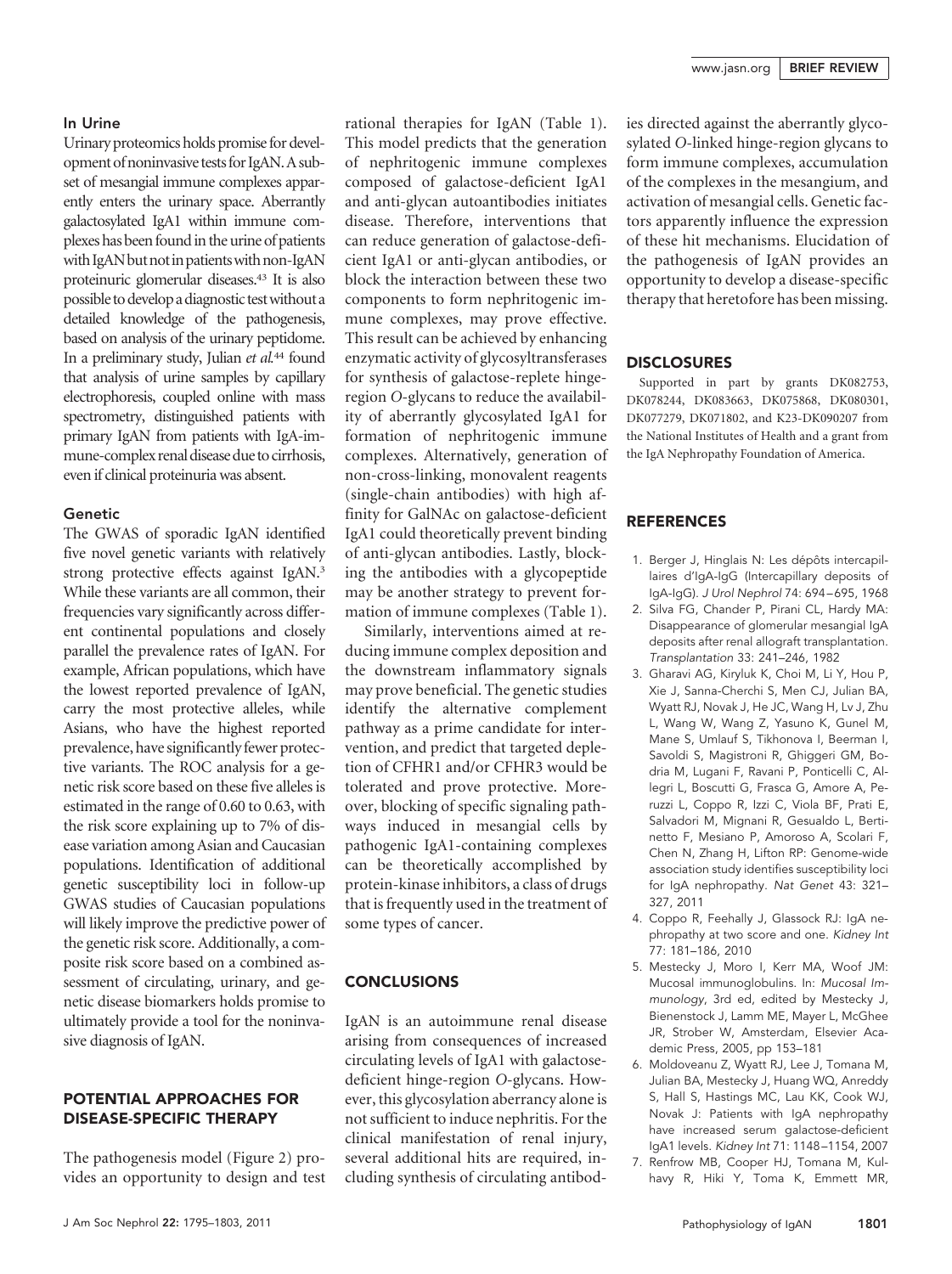Mestecky J, Marshall AG, Novak J: Determination of aberrant *O*-glycosylation in the IgA1 hinge region by electron capture dissociation Fourier transform-ion cyclotron resonance mass spectrometry. *J Biol Chem* 280: 19136 –19145, 2005

- 8. Renfrow MB, MacKay CL, Chalmers MJ, Julian BA, Mestecky J, Kilian M, Poulsen K, Emmett MR, Marshall AG, Novak J: Analysis of *O*-glycan heterogeneity in IgA1 myeloma proteins by Fourier transform ion cyclotron resonance mass spectrometry: Implications for IgA nephropathy. *Anal Bioanal Chem* 389: 1397–1407, 2007
- 9. Takahashi K, Wall SB, Suzuki H, Smith AD, Hall S, Poulsen K, Kilian M, Mobley JA, Julian BA, Mestecky J, Novak J, Renfrow MB: Clustered *O*-glycans of IgA1: Defining macro- and micro-heterogeneity by use of electron capture/transfer dissociation. *Mol Cell Proteomics* 9: 2545–2557, 2010
- 10. Wada Y, Dell A, Haslam SM, Tissot B, Canis K, Azadi P, Backstrom M, Costello CE, Hansson GC, Hiki Y, Ishihara M, Ito H, Kakehi K, Karlsson N, Hayes CE, Kato K, Kawasaki N, Khoo KH, Kobayashi K, Kolarich D, Kondo A, Lebrilla C, Nakano M, Narimatsu H, Novak J, Novotny MV, Ohno E, Packer NH, Palaima E, Renfrow MB, Tajiri M, Thomsson KA, Yagi H, Yu SY, Taniguchi N: Comparison of methods for profiling *O*-glycosylation: Human Proteome Organisation Human Disease Glycomics/Proteome Initiative multi-institutional study of IgA1. *Mol Cell Proteomics* 9: 719 –727, 2010
- 11. Wada Y, Tajiri M, Ohshima S: Quantitation of saccharide compositions of *O*-glycans by mass spectrometry of glycopeptides and its application to rheumatoid arthritis. *J Proteome Res* 9: 1367–1373, 2010
- 12. Odani H, Yamamoto K, Iwayama S, Iwase H, Takasaki A, Takahashi K, Fujita Y, Sugiyama S, Hiki Y: Evaluation of the specific structures of IgA1 hinge glycopeptide in 30 IgA nephropathy patients by mass spectrometry. *J Nephrol* 23: 70 –76, 2010
- 13. Suzuki H, Fun R, Zhang Z, Brown R, Hall S, Julian BA, Chatham WW, Suzuki Y, Wyatt RJ, Moldoveanu Z, Lee JY, Robinson J, Tomana M, Tomino Y, Mestecky J, Novak J: Aberrantly glycosylated IgA1 in IgA nephropathy patients is recognized by IgG antibodies with restricted heterogeneity. *J Clin Invest* 119: 1668 –1677, 2009
- 14. Smith AC, Molyneux K, Feehally J, Barratt J: *O*-glycosylation of serum IgA1 antibodies against mucosal and systemic antigens in IgA nephropathy. *J Am Soc Nephrol* 17: 3520 –3528, 2006
- 15. Suzuki H, Suzuki Y, Narita I, Aizawa M, Kihara M, Yamanaka T, Kanou T, Tsukaguchi H, Novak J, Horikoshi S, Tomino Y: Toll-like receptor 9 affects severity of IgA nephropathy. *J Am Soc Nephrol* 19: 2384 – 2395, 2008
- 16. Gharavi AG, Moldoveanu Z, Wyatt RJ,

Barker CV, Woodford SY, Lifton RP, Mestecky J, Novak J, Julian BA: Aberrant IgA1 glycosylation is inherited in familial and sporadic IgA nephropathy. *J Am Soc Nephrol* 19: 1008 –1014, 2008

- 17. Kiryluk K, Julian BA, Wyatt RJ, Scolari F, Zhang H, Novak J, Gharavi AG: Genetic studies of IgA nephropathy: Past, present, and future. *Pediatr Nephrol* 25: 2257–2268, 2010
- 18. Imielinski M, Baldassano RN, Griffiths A, Russell RK, Annese V, Dubinsky M, Kugathasan S, Bradfield JP, Walters TD, Sleiman P, Kim CE, Muise A, Wang K, Glessner JT, Saeed S, Zhang H, Frackelton EC, Hou C, Flory JH, Otieno G, Chiavacci RM, Grundmeier R, Castro M, Latiano A, Dallapiccola B, Stempak J, Abrams DJ, Taylor K, McGovern D, Silber G, Wrobel I, Quiros A, Barrett JC, Hansoul S, Nicolae DL, Cho JH, Duerr RH, Rioux JD, Brant SR, Silverberg MS, Taylor KD, Barmuda MM, Bitton A, Dassopoulos T, Datta LW, Green T, Griffiths AM, Kistner EO, Murtha MT, Regueiro MD, Rotter JI, Schumm LP, Steinhart AH, Targan SR, Xavier RJ, Libioulle C, Sandor C, Lathrop M, Belaiche J, Dewit O, Gut I, Heath S, Laukens D, Mni M, Rutgeerts P, Van Gossum A, Zelenika D, Franchimont D, Hugot JP, de Vos M, Vermeire S, Louis E, Cardon LR, Anderson CA, Drummond H, Nimmo E, Ahmad T, Prescott NJ, Onnie CM, Fisher SA, Marchini J, Ghori J, Bumpstead S, Gwillam R, Tremelling M, Delukas P, Mansfield J, Jewell D, Satsangi J, Mathew CG, Parkes M, Georges M, Daly MJ, Heyman MB, Ferry GD, Kirschner B, Lee J, Essers J, Grand R, Stephens M, Levine A, Piccoli D, Van Limbergen J, Cucchiara S, Monos DS, Guthery SL, Denson L, Wilson DC, Grant SF, Daly M, Hakonarson H: Common variants at five new loci associated with early-onset inflammatory bowel disease. *Nat Genet* 41: 1335–1340, 2009
- 19. Tomana M, Novak J, Julian BA, Matousovic K, Konecny K, Mestecky J: Circulating immune complexes in IgA nephropathy consist of IgA1 with galactose-deficient hinge region and antiglycan antibodies. *J Clin Invest* 104: 73– 81, 1999
- 20. Bellur SS, Troyanov S, Cook HT, Roberts IS: Immunostaining findings in IgA nephropathy: Correlation with histology and clinical outcome in the Oxford classification patient cohort. *Nephrol Dial Transplant* 26: 2533– 2536, 2011
- 21. Feehally J, Farrall M, Boland A, Gale DP, Gut I, Heath S, Kumar A, Peden JF, Maxwell PH, Morris DL, Padmanabhan S, Vyse TJ, Zawadzka A, Rees AJ, Lathrop M, Ratcliffe PJ: HLA has strongest association with IgA nephropathy in genome-wide analysis. *J Am Soc Nephrol* 21: 1791–1797, 2010
- 22. Solberg OD, Mack SJ, Lancaster AK, Single RM, Tsai Y, Sanchez-Mazas A, Thomson G: Balancing selection and heterogeneity across the classical human leukocyte antigen

loci: A meta-analytic review of 497 population studies. *Hum Immunol* 69: 443– 464, 2008

- 23. Glassock RJ: The pathogenesis of IgA nephropathy. *Curr Opin Nephrol Hypertens* 20: 153–160, 2011
- 24. Levinsky RJ, Barratt TM: IgA immune complexes in Henoch-Schönlein purpura. Lancet 2: 1100 –1103, 1979
- 25. Hall RP, Lawley TJ, Heck JA, Katz SI: IgAcontaining circulating immune complexes in dermatitis herpetiformis, Henoch-Schönlein purpura, systemic lupus erythematosus and other diseases. *Clin Exp Immunol* 40: 431– 437, 1980
- 26. Sterzel RB, Lovett DH, Stein HD, Kashgarian M: The mesangium and glomerulonephritis. *Klin Wochenschr* 60: 1077–1094, 1982
- 27. Novak J, Tomana M, Matousovic K, Brown R, Hall S, Novak L, Julian BA, Wyatt RJ, Mestecky J: IgA1-containing immune complexes in IgA nephropathy differentially affect proliferation of mesangial cells. *Kidney Int* 67: 504 –513, 2005
- 28. Novak J, Moldoveanu Z, Renfrow MB, Yanagihara T, Suzuki H, Raska M, Hall S, Brown R, Huang WQ, Goepfert A, Kilian M, Poulsen K, Tomana M, Wyatt RJ, Julian BA, Mestecky J: IgA nephropathy and Henoch-Schoenlein purpura nephritis: Aberrant glycosylation of IgA1, formation of IgA1-containing immune complexes, and activation of mesangial cells. *Contrib Nephrol* 157: 134 –138, 2007
- 29. Novak J, Mestecky J: IgA Immune-complex. In: *Recent Advances in IgA Nephropathy,* edited by Lai KN, Hong Kong, Imperial College Press and the World Scientific Publisher, 2009, pp 177–191
- 30. Lai KN, Leung JC, Chan LY, Saleem MA, Mathieson PW, Lai FM, Tang SC: Activation of podocytes by mesangial-derived  $TNF-\alpha$ : Glomerulo-podocytic communication in IgA nephropathy. *Am J Physiol Renal Physiol* 294: F945–F955, 2008
- 31. Lai KN, Leung JC, Chan LY, Saleem MA, Mathieson PW, Tam KY, Xiao J, Lai FM, Tang SC: Podocyte injury induced by mesangial-derived cytokines in IgA nephropathy. *Nephrol Dial Transplant* 24: 62–72, 2009
- 32. Leung JCK, Tsang AWL, Chan DTM, Lai KN: Absence of CD89, polymeric immunoglobulin receptor, and asialoglycoprotein receptor on human mesangial cells. *J Am Soc Nephrol* 11: 241–249, 2000
- 33. Novak J, Vu HL, Novak L, Julian BA, Mestecky J, Tomana M: Interactions of human mesangial cells with IgA and IgA-containing circulating immune complexes. *Kidney Int* 62: 465– 475, 2002
- 34. Moura IC, Centelles MN, Arcos-Fajardo M, Malheiros DM, Collawn JF, Cooper MD, Monteiro RC: Identification of the transferrin receptor as a novel immunoglobulin (Ig)A1 receptor and its enhanced expression on